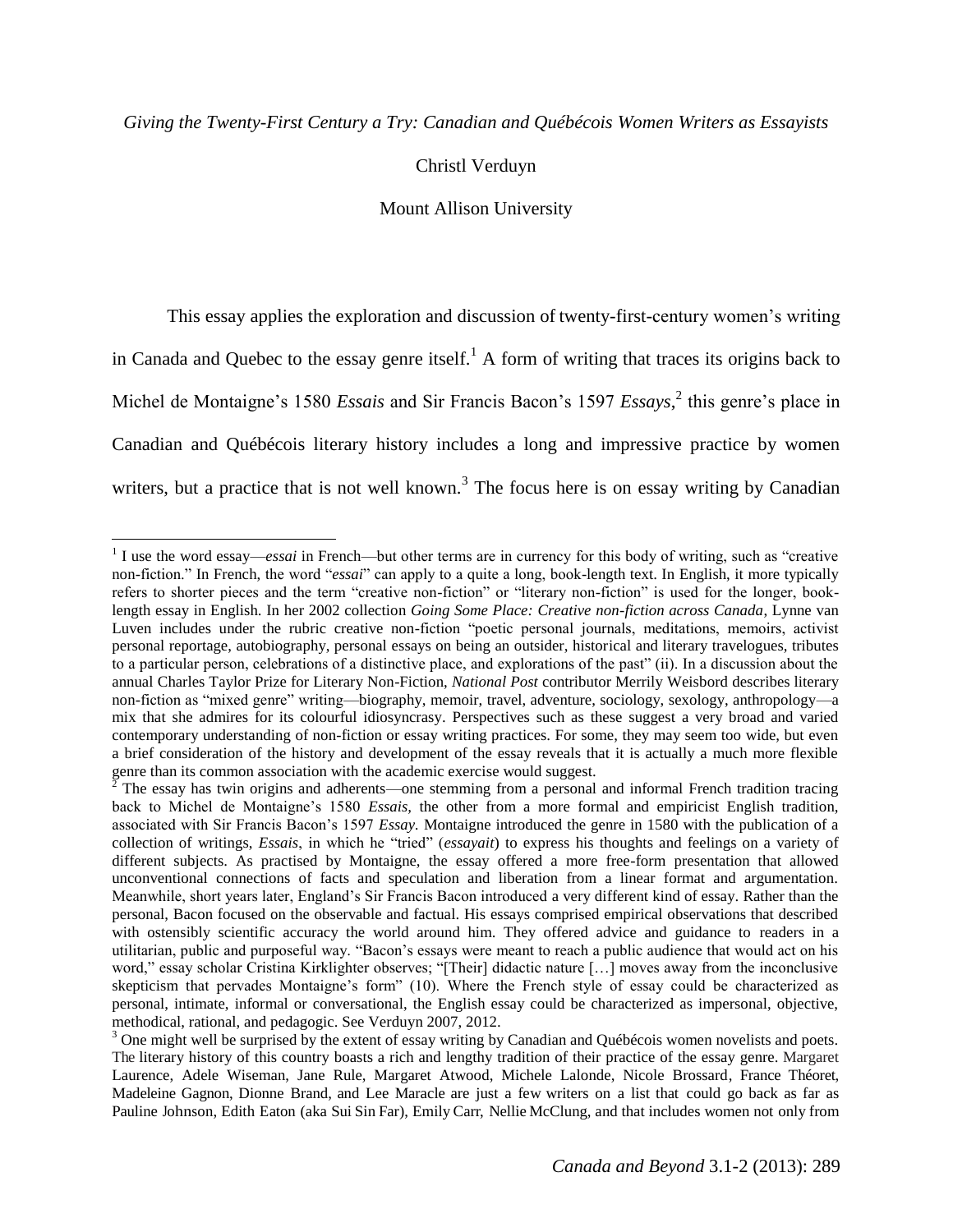$\overline{a}$ 

and Québécois women writers since 2000 and in particular by women writers more familiar to the literary world as poets and novelists than as essayists. The essay begins with a brief overview of aspects of essay writing by Canadian and Québécois women writers at the end of the twentieth century by way of a foundation for some comparative observations which will suggest both convergence and difference, both continuity and departure in essay writing by Canadian and Québécois women writers since the beginning of the twenty-first century.

For many Canadian and Québécois women writers, the essay has offered an ideal venue for combining new, innovative, experimental and "alternative" forms of writing with concerns of personal and political struggle for social, cultural, economic, and even psychological recognition and justice. The 1980s and 1990s were especially exciting for convergences and coalitions among women writers pursuing these goals in English Canada and Quebec. In collaborations such as the collections *A Mazing Space: Writing Canadian Women Writing* (1986) and *La théorie, un dimanche* (1988), or the bilingual cultural journal *Tessera,* Canadian and Québécois women writers —among them Nicole Brossard, Daphne Marlatt, Louky Bersianik, Gail Scott, France Théorêt, Betsy Warland, and Erin Mouré—explored and expressed understandings and experiences of identity and desire beyond the boundaries of heterosexuality and patriarchal reality. Language and literary form were central to these explorations and publications as were innovation and experimentation, resistance and protest. As illustrated by essay collections from writers such as P.K. Page, Aritha van Herk, and Bronwen Wallace, pens were filled, frozen tongues were thawed and unleashed, arguments were presented, and previously invisible work

English- speaking Canada and French-speaking Quebec, but also from the country's various cultural and aboriginal communities. While my focus is the essay as practised by women writers of fiction, the list could readily extend to include Canadian and Québécois women who are primarily non-fiction writers, such as Myrna Kostash, Naomi Klein, Linda McQuaig, Irshad Manji, Lise Bissonnette, Lysiane Gagnon, Nathalie Petrowski. Quite simply, this is a hefty and important body of work. See Verduyn 2007, 2012.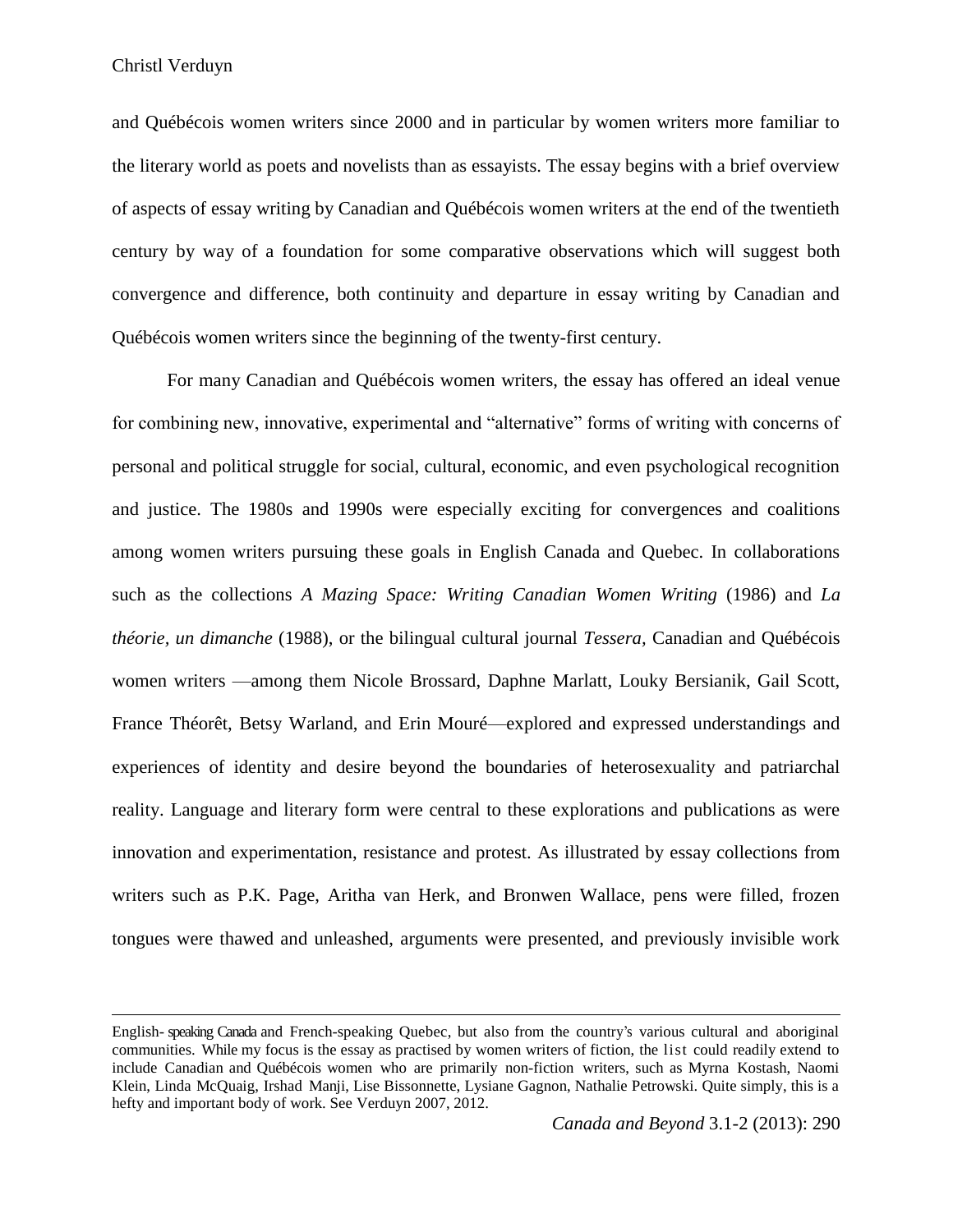came into view.<sup>4</sup> Like so many air-borne letters, women's essay writing took off. Published in 1985, Brossard's *La lettre aérienne* was at the heart of a decade of analysis of patriarchy by Canadian and Québécois women. Concerns about, and writing against, injustices deriving from sexism and racism expanded steadily throughout the 1990s as women writers in English Canada and Quebec read the writing on the wall and looked into the dark side of nation. Once opened, the door to a different experience of Canada, and in particular to a different experience of being a writer in Canada, led to some critical moments of consciousness and to well-warranted pressure on aspects of assumed coalition among women writers. Lee Maracle, for example, expressed the concern of many Aboriginal authors that non-Aboriginal writers were "speaking for" Aboriginal culture, and asked these writers to "move over" and make room for Aboriginal writers to speak for themselves. In an essay entitled "Who's Listening: artists, audience & language," Marlene NourBese Philip found much to criticize "in the articulation of Western liberal feminism: the movement has become racist and classist in its practices [she asserted], although there have been some tiny tremors and even some cracks along fault lines" (43). Into these cracks and fault lines, Canadian and Québécois women novelists and poets wrote essays, examining "issues spinning out of colonialism, imperialism, class and gender, not as discretely existing objective categories," as Himani Bannerji explained, "but as social and ideological moments of each other" (*Writing on the Wall* ix-x). In this, it was no accident, as Lola Lemire Tostevin observed, that the essay became such an important genre for women:

Through feminist awareness many women writers faced the realization that previously held assumptions—whether universal, social or cultural—were changing. We were being

l

<sup>4</sup> The allusion here is to P.K. Page's *The Filled Pen*, Aritha van Herk's *Frozen Tongue* (1992) and *In Visible Ink: crypto-fictions* (1991), and Bronwen Wallace's *Arguments with the World* (1992). The sentences that follow allude to Nicole Brossards *La lettre aétrienne* (1985), Himani Bannerji's *The Writing on the Wall: Essays on Culture and Politics* (1993) and *Dark Side of Nation: Essays on Multiculturalism, Nationalism, and Gender* (2000), M. NourBese Philip's *Frontiers: Essays and Writings on Racism and Culture* (1992), and Dionne Brand's *A Map to the Door of No Return: Notes to Belonging* (2001).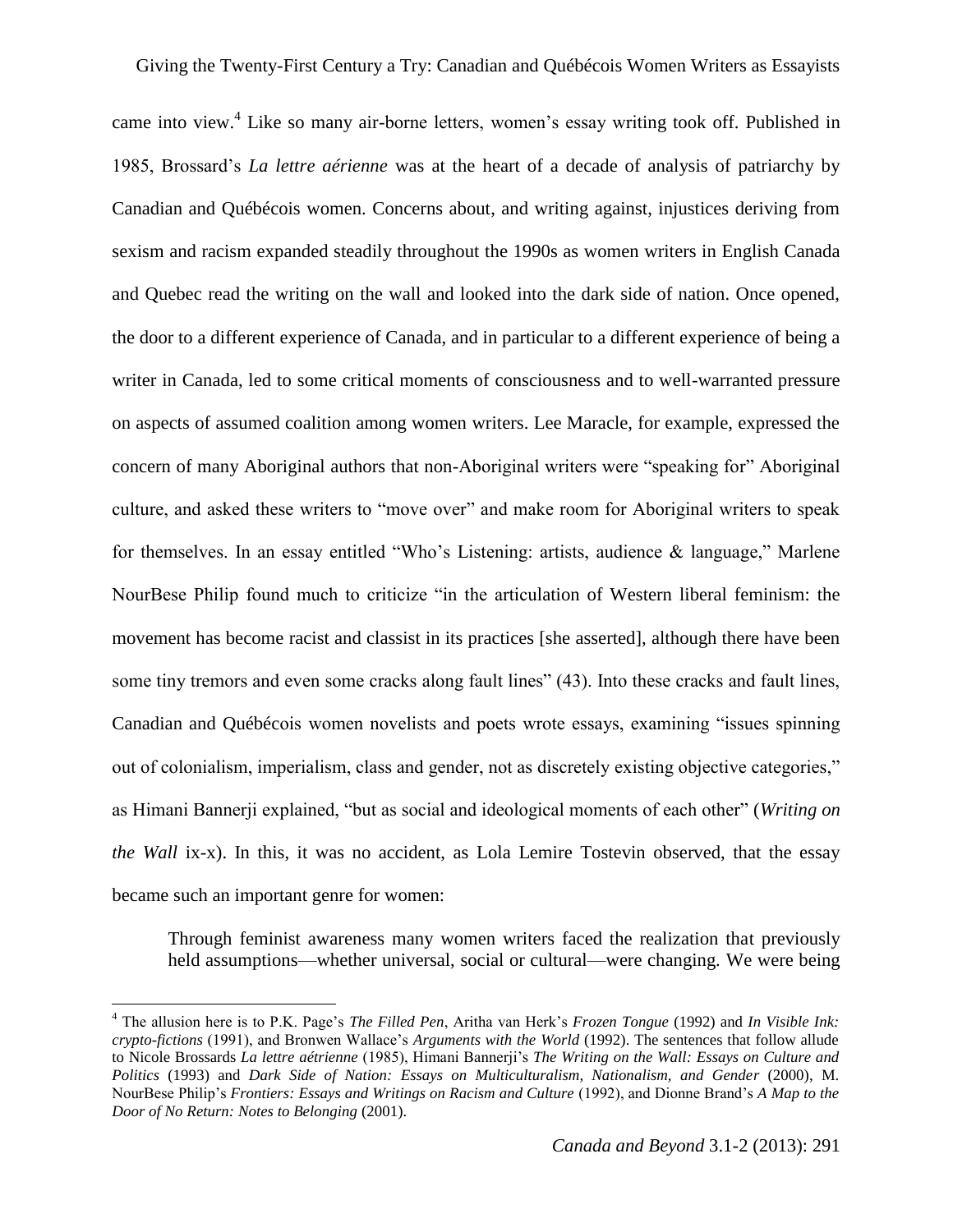pulled into unexplored territory, our writing often translated from the unknown as we attempted to redefine the boundaries beyond cultural and gender differences. The exploration of unidentified territory through poems, short stories, and novels became central to our work, but there were so many new ideas being tossed about that many of us felt we needed another genre to help us clarify the nature of our inquiries, to help us formulate and record our individual and collective ideas. Writing a review or an essay, usually based on someone else's writing, reassured us that we were participating, at last, in the making of literature and the changes it reflected. To paraphrase Ruth-Ellen Boetcher Joeres and Elizabeth Mittman in their editors' introduction to *The Politics of the Essay*, the essay is an act of personal witness: at once an inscription of the self and a description of subject and object as they relate to one another. […] Inscribing ourselves into a critical genre [the essay] affords us a vehicle through which we can explore the different facets of new territory while creating new levels of understanding. (*Subject to Criticism*, 9-10)

In the process of exploring possible reconfigurations of social relations and alterative political positions, Canadian and Québécois women's essay writing stretched and widened the cracks and fault lines that Philip and other women writers in Canada and Quebec described, creating broader spaces of communication and exchange. They also expanded the essay genre itself. "Canadian and Québécois women writers began to redefine the essay," Lola Lemire Tostevin observed; they began "to cross genres, interweave different levels of discourse. The essay was suddenly invaded by poems, personal anecdotes, autobiographical fragments. Abstract and master concepts were displaced" (10).

*Canada and Beyond* 3.1-2 (2013): 292 If this describes Canadian and Québécois women writers' "essaying" at the close of the twentieth century, what has transpired during the first dozen years of the new millennium? This essay suggests that there have been continuities and innovations. To begin, there have been many happy returns—or continuities—among twenty-first-century Canadian and Québécois women writers as essayists. This is particularly the case in Quebec. Essay writing remains an important part of Nicole Brossard's prolific productivity, for example, and writers now into their eighties, such as Madeleine Ouellette-Michalska and Antonine Maillet, have continued to bring out new collections of essays. So have Madeleine Gagnon, France Théoret, Suzanne Jacob, Monique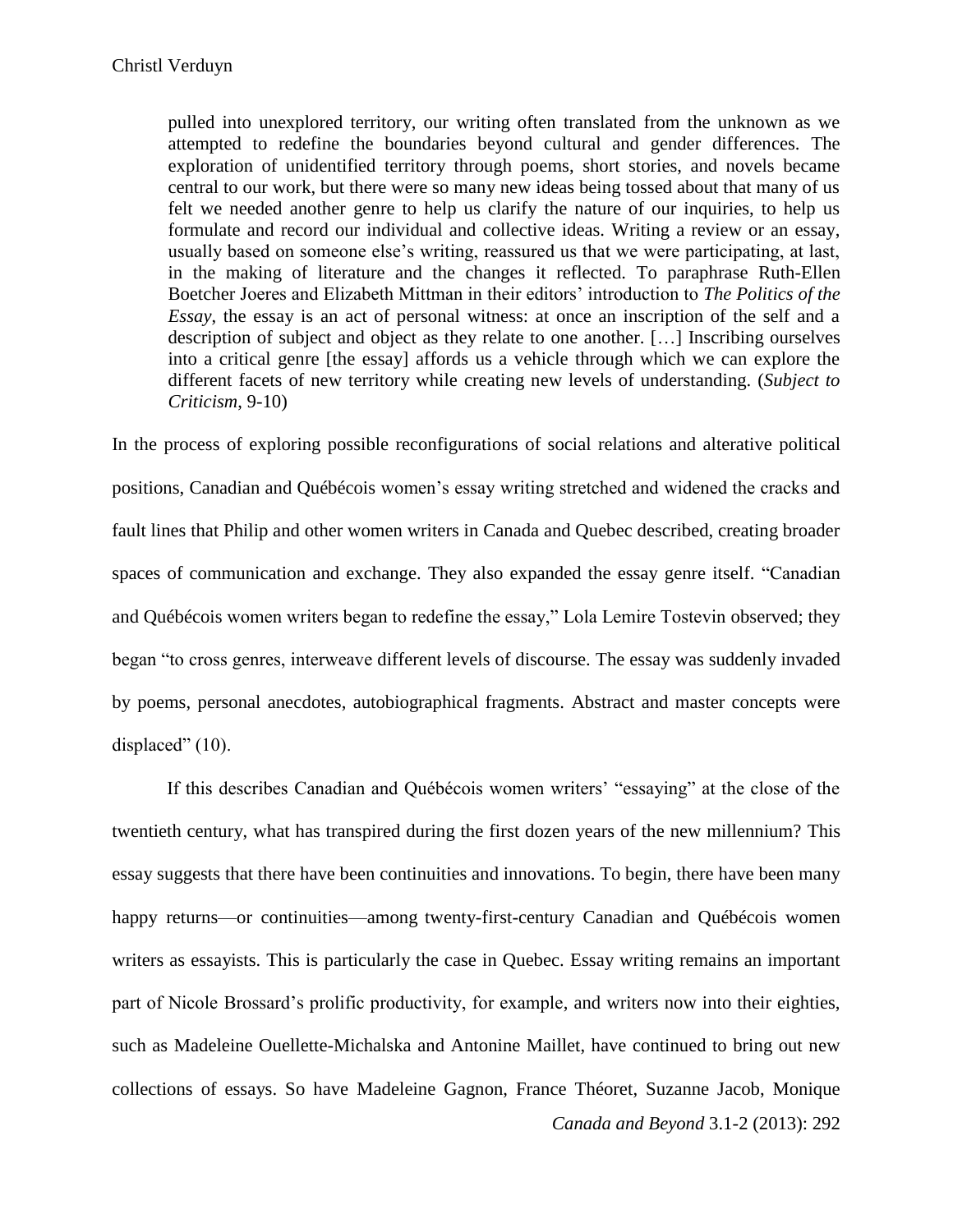LaRue, Madeleine Monette, Louise Dupré, Louise Warren, Lise Gauvin, Lori Saint-Martin, and Régine Robin, who has been particularly prodigious in the essay domain since 2000. The same may be said of Margaret Atwood in English Canada. Not only has she been productive, she has been provocative and high profile.<sup>5</sup> English Canadian readers have also enjoyed continued essay publication by writers such as Erin Mouré/Erín Moure, Betsy Warland, and Aritha van Herk, as well as by some new contributors to the genre, such as poet Alice Major, with her 2011 *Intersecting Sets: A Poet Looks at Science.* The discussion of difference in all its dimensions gender, cultural background, sexual orientation—has continued, as has the concern to address difference in respectful and equitable ways. Issues in society and politics remain key concerns along with the act of writing and the work of language itself. At the same time, there has been discontinuity, notably in the extent of dialogue between women writing in English and in French that flourished in the early 1980s. Compared to the end of the twentieth century, essay production by Canadian and Québécois women writers in the first decade of the twenty-first century has not been as extensive—at least not in the form of print publication. Alternative forms, however, have emerged in which women writers are continuing to "have a say"—to "essay." Of particular note is the internet blog, a development divergently more noticeable in English Canada than in Quebec.

Blogs are already among the more familiar forms of internet writing, a practice one media commentator recently described as "writer-centric" (Prickett 8). "On one side of the Internet," Sarah Nicole Prickett has noted, "you have 'content,' farmed en masse by bot-like editors. On the other side you have 'voices'"—and personality: "In an economy that's the most saturated, the most precarious, and the least compensated it's ever been, a writer's 'voice,' or personality, or

 $\overline{\phantom{a}}$ 

<sup>5</sup> Atwood's book-essay on debt, *Payback: Debt and the Shadow Side of Wealth*, received high-profile media attention, including as the subject of a documentary film, *Manufactured Landscapes,* by Jennifer Baichwal.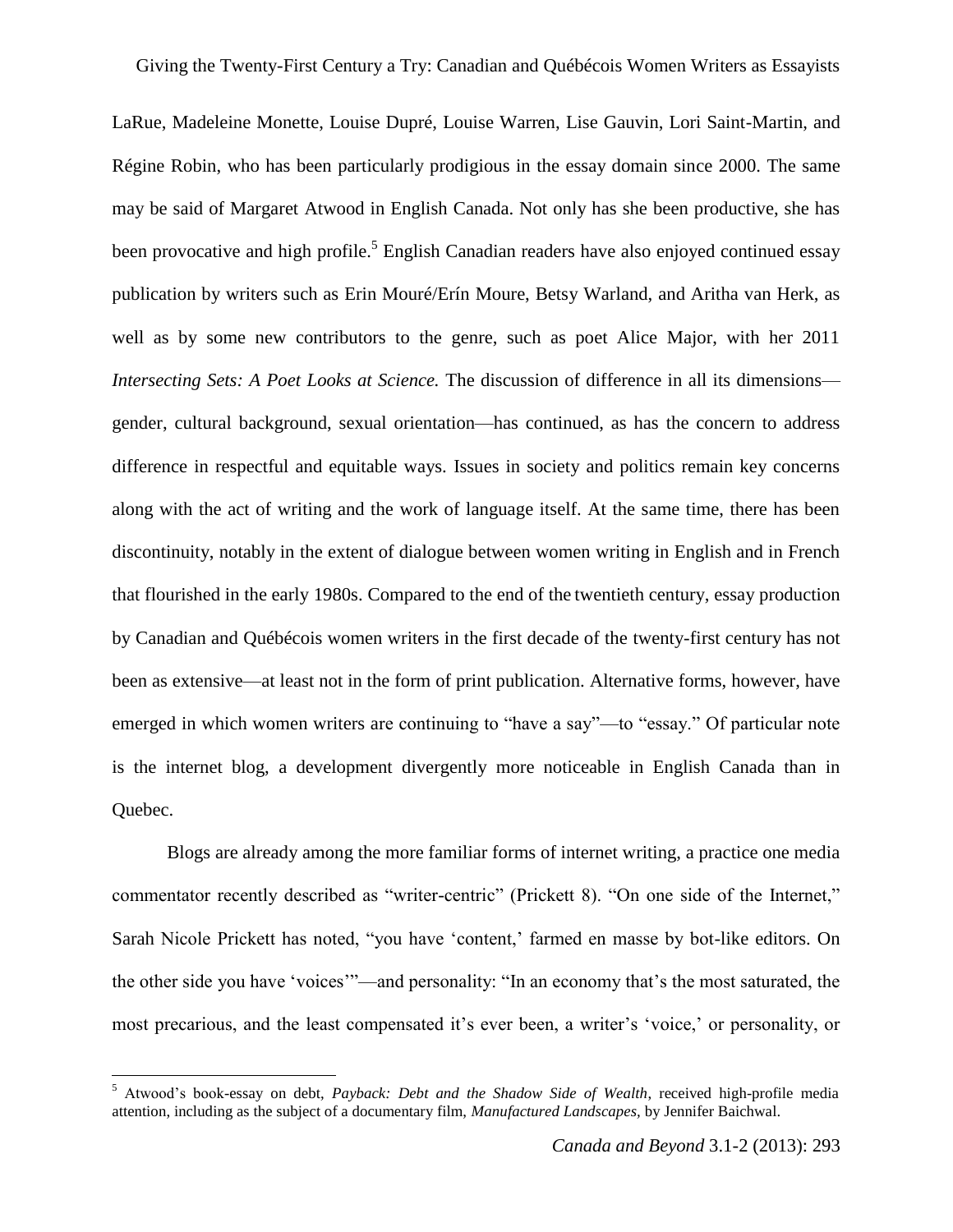[...] 'personal brand,' is more important than ever." An example might serve to illustrate Prickett's point. Consider the impact and importance of an internet site like Lemon Hound. Subtitled "more bark than bite since 2005," Lemon Hound offers poetry, reviews, conversation, and commentary as well as "essays and fragments." Launched as a single author blog by Sine Queyras in 2005, Lemon Hound now appears as a multiply authored blog. Here one finds the "voices" Prickett refers to, on a range of topics too broad and long to list. Together they are forging a new "literary un-tradition," as Prickett terms this new trend in writing. In particular, one finds quality essay writing by Canadian (and non-Canadian) women (and men) among them many writers of fiction.

While the internet as essay outlet is still developing, a number of notable sites or blogs have been serving fiction writers and readers alike for several years. Margaret Atwood's is a case in point. An advocate of the internet and of technology in general as a support for literacy, Atwood has a formidable internet presence, with nearly 300,000 readers following her on the web. At the December 2011 "Next Media" conference in Toronto, Atwood argued that the internet and social media outlets like Twitter can serve as tools toward literacy. For Atwood literacy "isn't the ability to read James Joyce. It's the ability to read and write." This is not to equate literacy with the essay, but the new form (blog or twitter), while noticeably shorter in expression, nevertheless still allows a writer to have her "say." Even as she embraces technology, Atwood acknowledges its limits, and she has continued to bring out traditional printform essays as well. Since 2000 alone, she has published six volumes of non-fiction. Works such as *Negotiating with the Dead: A Writer on Writing* (2002), *Payback: Debt and the Shadow Side of Wealth* (2008), and *In Other Worlds: SF and the Human Imagination* (2011) have all received wide media attention. This is attention well deserved, Adair Brouwer has argued, noting that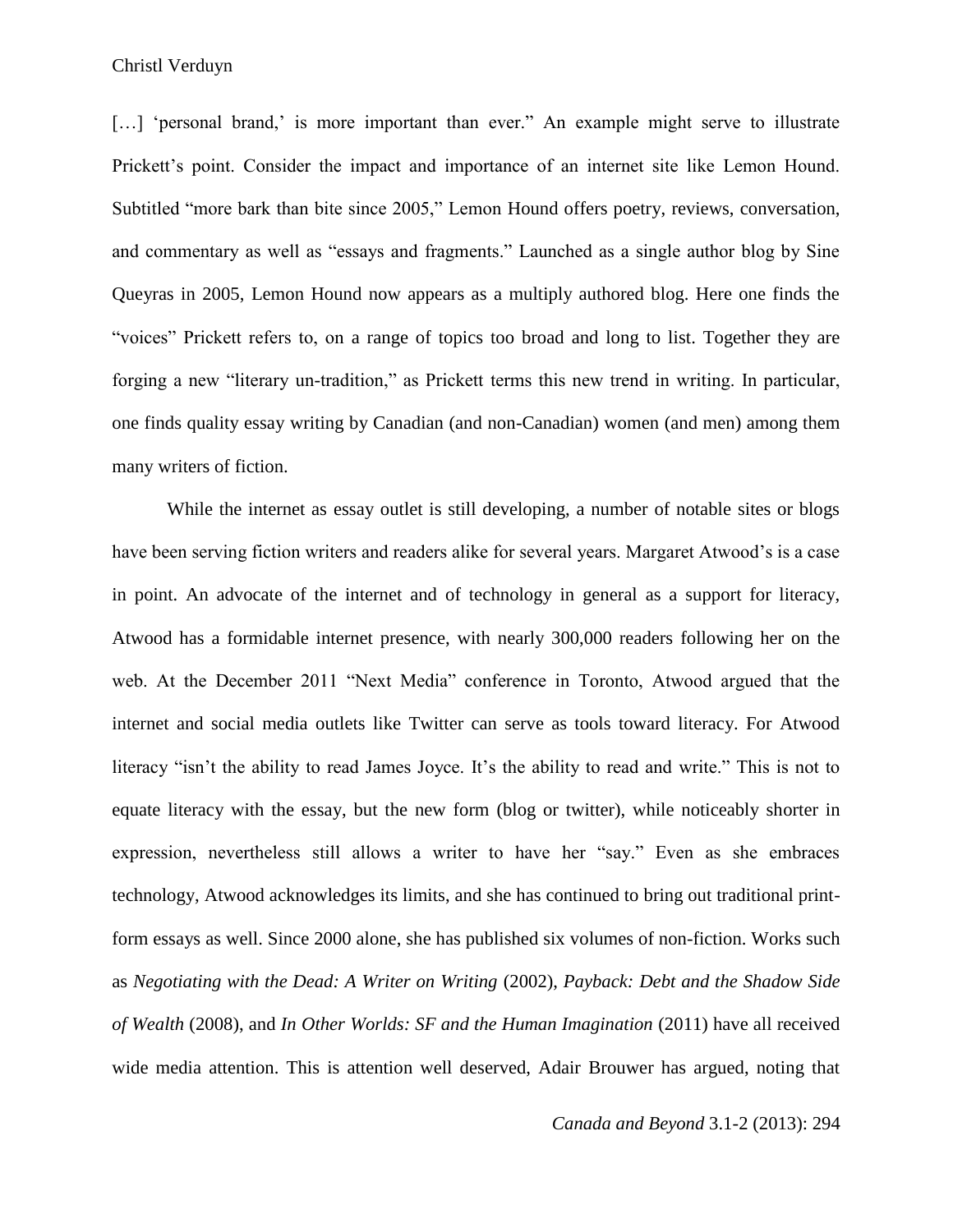Atwood writes with "x-ray vision" about nothing less than a "history of human obligation, economic and otherwise" (31). Joining Atwood in a twenty-first-century, twofold—both print and internet—approach to "essay-ing" is poet and novelist Dionne Brand. Brand's blog "rabble" offers rousing critiques of Canadian politics, in particular the policies of the Conservative government, such as the recent cutbacks to public libraries, as well as blog-essays on the importance of religious freedom, democracy, and women's rights, the problem of poverty, and the role of art and culture. Blogs by other novelists and poets as well, such as Lynn Coady, Karen Connelly, Hiromi Goto, and a growing list of others, offer further compelling examples of the twofold essay practice—print plus internet—in the twenty-first century.

With notable exceptions such as novelist Catherine Mavrikakis's "e-carnet," *L'éternité en accéléré,* six comparable examples are interestingly less prominent among Québécois women writers since 2000. More than internet blogging, the Montaigne style essay, often in the form of print volumes no less, continues to characterize Québécois women writers' practice of the genre in the twenty-first century. More than one Québécois writer actively references Montaigne's *essais*, as poet Louise Warren does in her essay-volume *Bleu de Delft*. "Nous avons parlé de Montaigne," Warren writes, "de ses essais libres et de leur étonnante architecture formelle […] Je n'ai rien à declarer sur les murs, je n'ai rien d'autre à declarer que ce livre de Montaigne dans la grande poche de mon manteau" (12). Toward the end of the volume, still reflecting on the essay genre and her use of it, Warren writes:

L'essai propose à la fois l'épreuve, la tentative et l'effort, l'exploration et la découverte, juste assez de flânerie pour être disponible, à l'écoute et curieux. Tant de possibilités puisque, dans chaque trait se vit un lent processus de transformation, une sorte de voyage initiatique, comme s'il y a un lieu dans l'écriture ou l'on peut errer, les mains dans les poches, ou creuser, raturer, chercher, recommencer, avoir droit d'une certaine manière à plus que son dictionnaire, à son atelier, et à soi-même comme forme, épreuve, matière.  $(105)$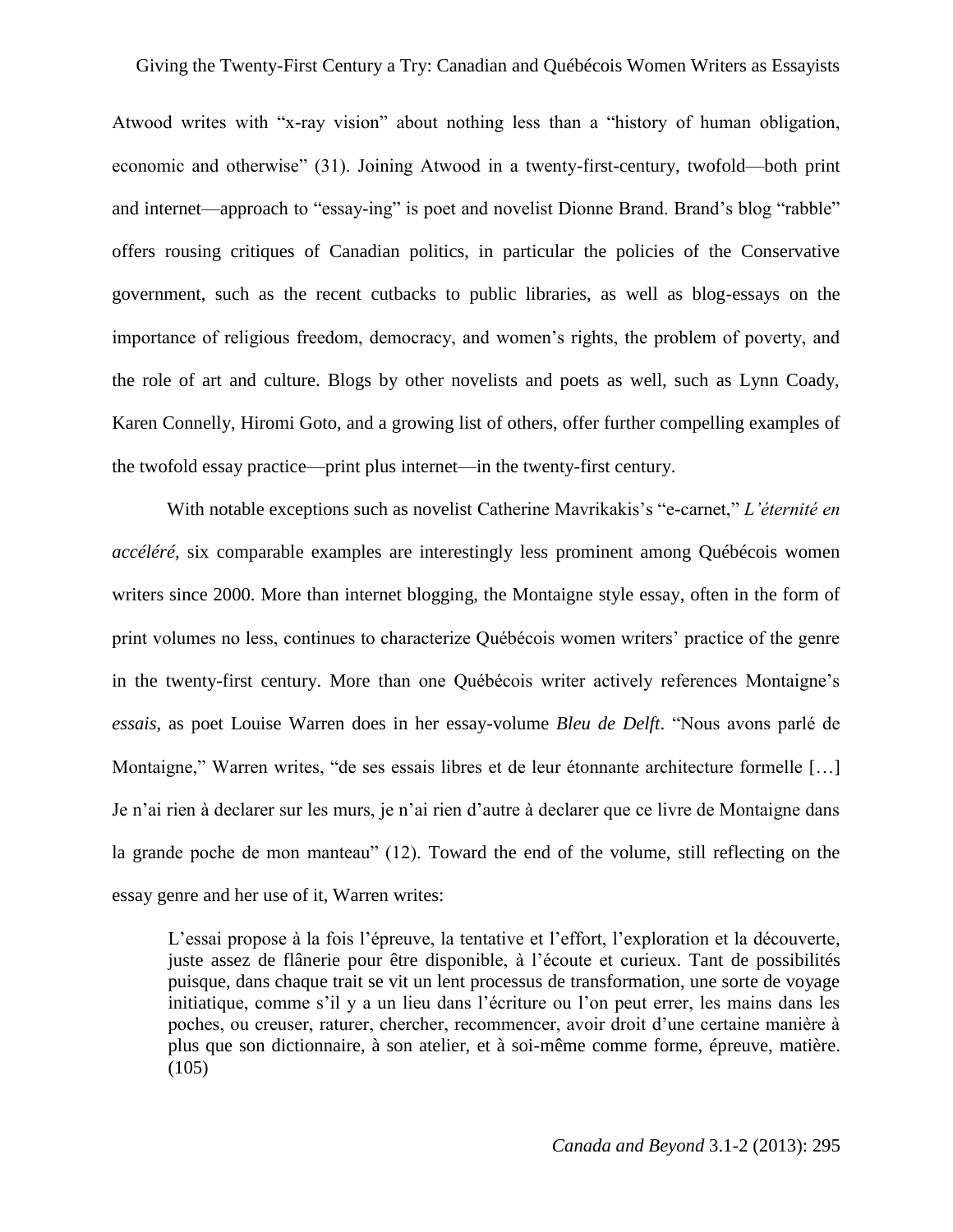Comme essayiste, je rêve encore d'une pensée dont la vitesse serait en accord avec mon écriture. (109)

The subtitle of Warren's *Bleu de Delft*—*Archives de solitude*—evokes the personal, emotional contours of her *essai* and the key role of writing. "La solitude que je redoutais avant de commencer cet essai se compare à un épais brouillard qui à présent s'estompe" (55). This personal, poetic style characterizes Warren's follow-up essay-volume, *Attachements: observation d'une bibliothèque* (2010), in which the poet writes about the many books that have had meaning and significance for her, among them numerous essay-volumes by other writers, from Virginia Woolf to Marie Uguay and back to Montaigne: "Montaigne me communique sa liberté, son plaisir. Même son nom se traduit par l'image d'une marche en montagne, qui ne se fait pas au course, mais à mon rythme, accordée à ce que je vois, ressens, imagine" (170). "Apprendre à multiplier les essais," Warren writes, "fait partie du travail de création" (34).

*Canada and Beyond* 3.1-2 (2013): 296 To cite the personal dimension of Warren's *Bleu de Delft* is not to suggest an absence of social and political commentary or of an outward gaze in essay writing by Québécois *écrivaines*  since 2000. Poet Madeleine Gagnon turns her attention to *Les femmes et la guerre* (2000) while short story writer Lise Gauvin enjoins readers to reflect on *Les littératures de langue française à l'heure de la mondialisation* (2010). "On constate encore aujourd'hui," Gauvin writes in introducing the collection, "que […] l'image de la francophonie reste d'abord liée au contexte de la colonization, et plus particulièrement à l'Afrique" (15). "Comment les écrivains québécois se situent-ils dans le contexte de la francophonie?" she asks. "Quels types de liens peut-on établir entre les différentes aires francophones?"(30). Globalization and colonization are subjects of concern and violence is a recurring theme. Madeleine Monette, in *La violence au féminin,* is concerned with violence in the contemporary urban context, a combination that leads her to examine subjects like roller-blade and rap culture, street-kids, and urban alienation. The outward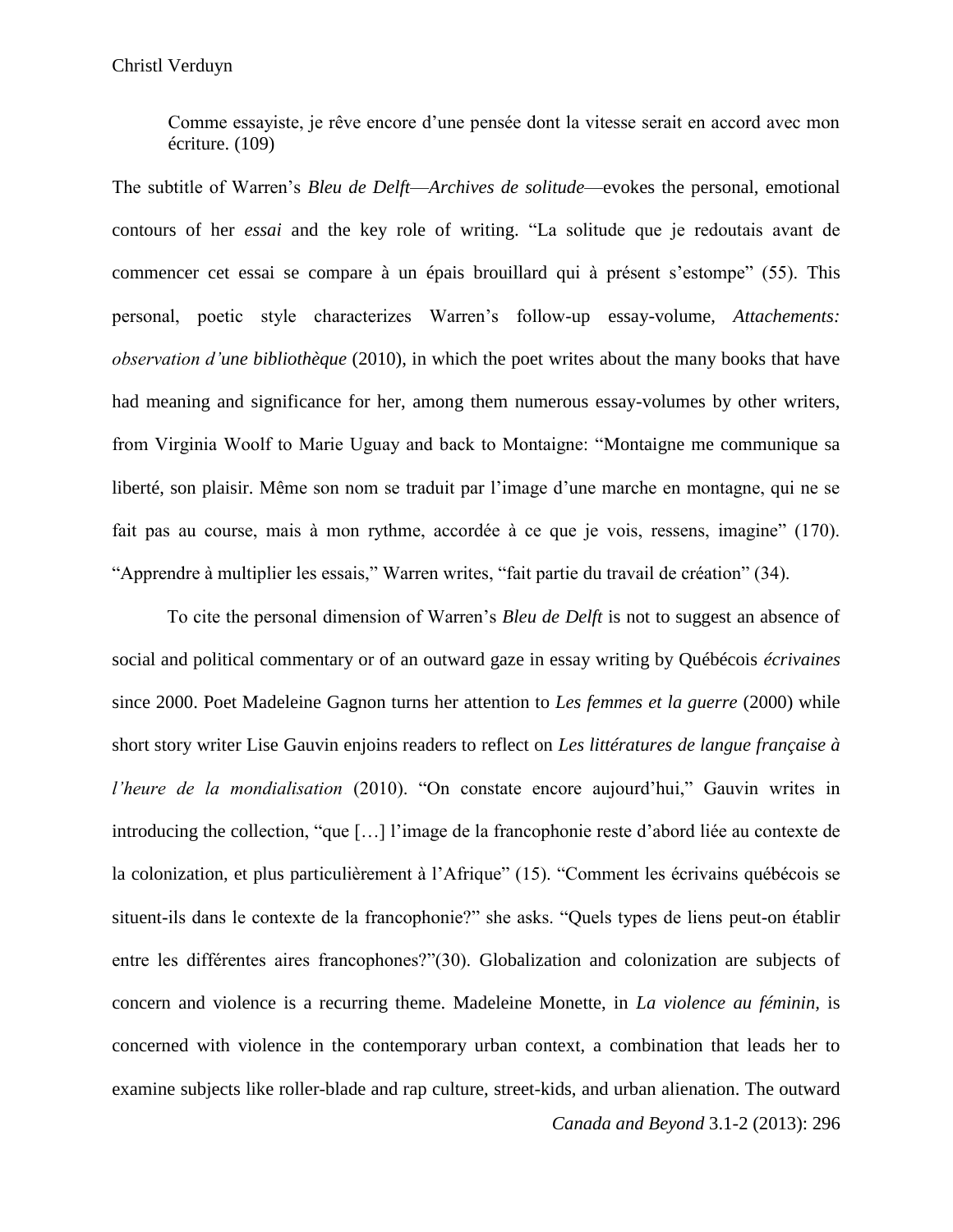gaze is present, but the personal reflection on writing and imagination remains strong—as reflected in the titles of recent collections by Madeleine Ouellette-Michalska: *Autofiction et dévoilment de soi: essai* (2007); *Imaginaire sans frontières: les lieux de l écriture, l'écriture des lieux* (2010). More accurately, the personal and political blend in twenty-first-century *essais* by Québécois women writers, in a manner that extends from the 1980s and 1990s discussed earlier. Thus, in her 2002 *Écrire Comment Pourquoi* (2002), Suzanne Jacob links her deeply personal exploration of the how and why of writing with the political context of 9/11: "le onze septembre deux mille un, les tours jumelles du World Trade Centre de New York et le Pentagone de Washington ont été les cibles d'un attentat terroriste" (79), Jabob writes, as she probes the why and how of writing. Nicole Brossard's 2004 *Ecrire: l'horizon du fragment* is punctuated by the recurring phrase "Je suis là" in an iteration of witness both to the world and to the act of writing. Brossard has written for years and to the present about the role of writing—writing by women in particular—in a world run according to other human pursuits. In *Ecrire: l'horizon du fragment,*  Brossard asks again: "Que peut la littérature?" "La question revient, entêtée, revient piocher dans l'ère de la mondialisation et de la société marchande, elle revient me hanter" (11). In the context of contemporary globalized and consumer society, Brossard's answer is an "essai" (a say) about the value and contribution of the imaginations, bodies, and desires of women and other marginalized groups. "The aesthetic and political challenges of [Brossard's] writing," Susan Rudy notes, have given women "hope and the embodiment of alternatives" (Introduction, *Fluid Arguments*, 12).<sup>6</sup>

l

<sup>6</sup> For Monique LaRue in *De fil en aiguille: essais* (2007) the essay is both a vehicle for reflecting on her work as a writer and a reader, and a venue for witnessing the world. As the book blurb states:

L'essai est l'occasion de méditer sur son travail de romancière, de réfléchir sur le monde, d'approfondir ses expériences de lectrice et ses découvertes de voyageuse, bref, de garder en éveil cette attention au monde et cette conscience critique qui, à ses yeux, sont indissociables de la pratique littéraire et en font tout le prix. (book back blurb)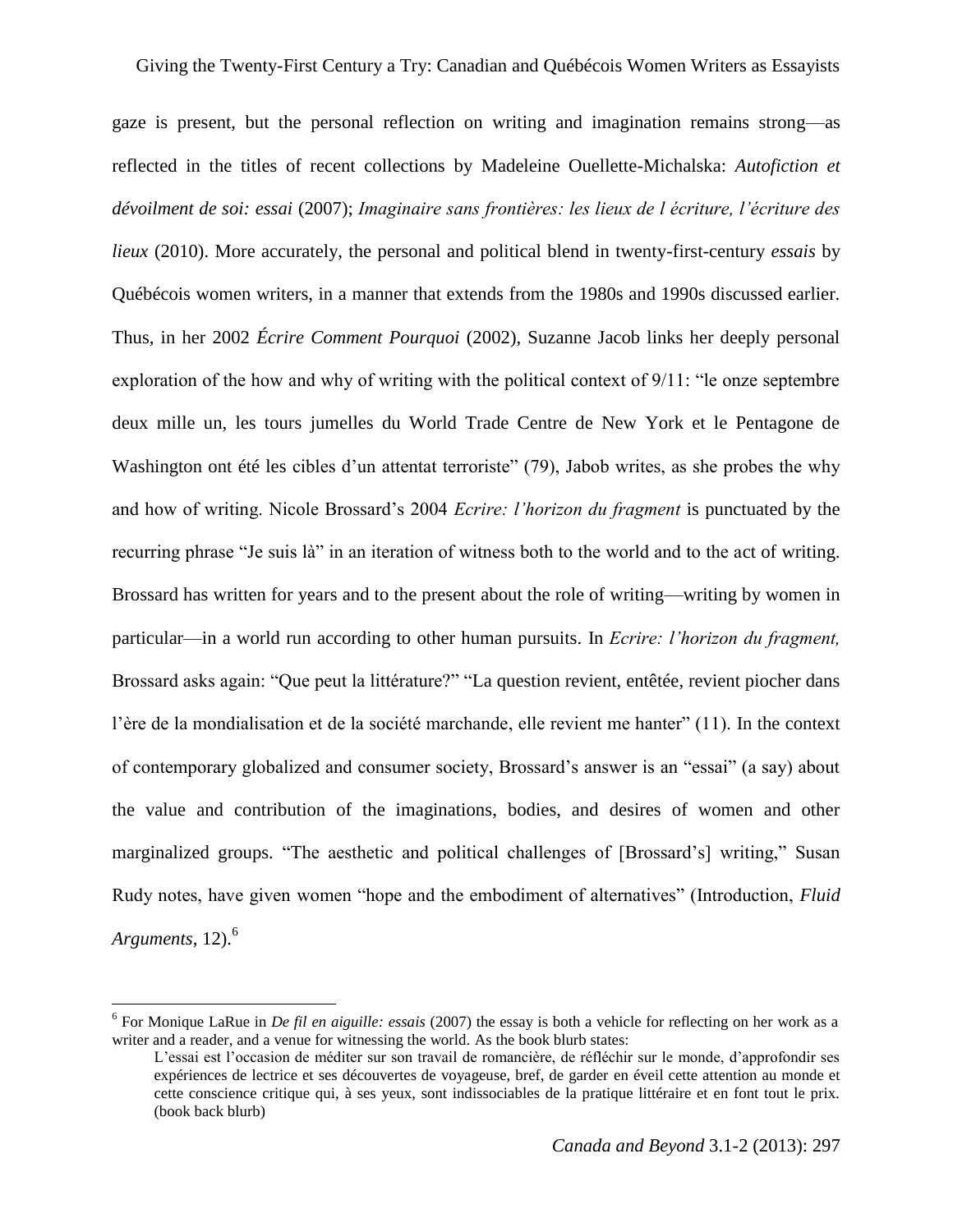The combination of personal reflection and witnessing the world can be seen in the titles of Régine Robin's extensive essay writing as well. To mention those published since 2000 only: *L'immense fatigue des pierres* (2001); *Berlin Chantiers: essai sur les passés fragiles* (2001); *La mémoire saturée* (2003); *Cybermigrances: traversées fugitives* (2004); *Mégapolis: les derniers pas du flâneur* (2009). Robin's essay writing warrants a study in itself, as indeed the editorial team of the 2007 essay collection, *Une oeuvre indisciplinaire: mémoire, texte et identité chez Régine Robin,* Caroline Désy, Véronique Fauvell, Viviana Fridman, and Pascale Maltais undertook to do. In their introduction, the editors explain that they wanted to "souligner l'immense contribution de Régine Robin dans des univers de recherche aussi multiples que diversifiés: entre le texte et la mémoire, la cyberespace et l'identité juive, entre l'analyse du discours, la sociocritique et le mémoriel, entre Montréal, Paris et Berlin. Les avenues empruntées par Régine Robin sont nombreuses et méritent toutes que l'on s'y plonge sans retenue" (xii). The focus on writing and language and the importance of the imaginary constitute thematic continuity across the collections of essays by many Québécois women writers published since 2000. How does this compare to post-2000 print essay collections by women writers in English Canada?

Once again, there is continuum as well as discontinuity. Both Betsy Warland's *Breathing the Page: Reading the Act of Writing* (2010) and Erín Moure's *My Beloved Wager: Essays from a Writing Practice* (2009) readily recall Louise Warren's statement that essay writing "fait partie du travail de création." For her part, Mouré writes, "'essay' is not pronouncement but the fraught terrain of a practice, an *essai* or *try* articulated from inside the work of poetry. Essaying is part of the work of poetry, part of my practice of writing and reading it" (11). At the same time Mouré makes it clear that *My Beloved Wager* "stems from the propulsion to speak out" (11) and is a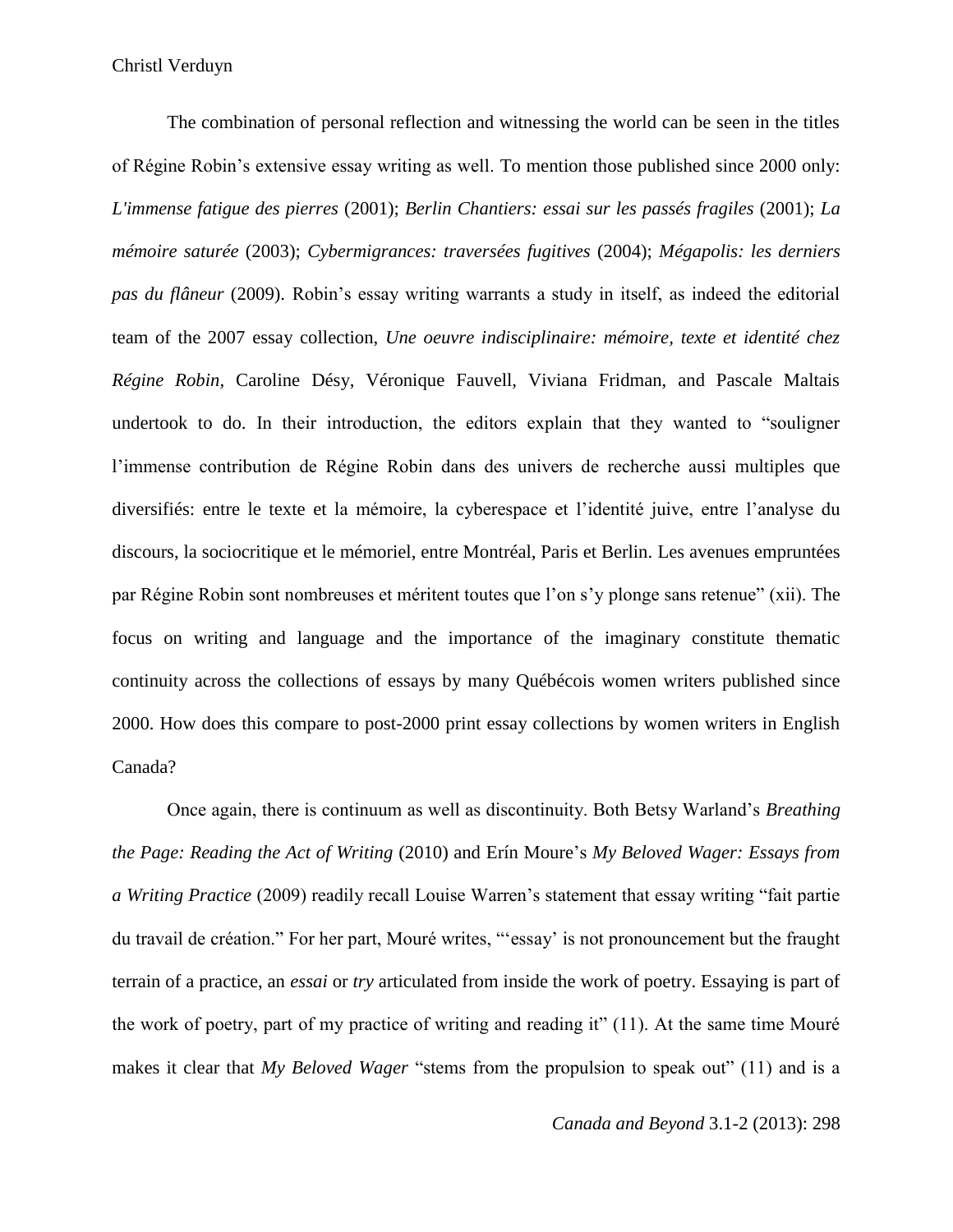practice "influenced by feminism […] by sexuality […] by all that can't be ignored" (11). "Writing is always and forever a social practice," Mouré declares (49). "The varying discourses in a society either shore it up or challenge it. And discourse isn't something we walk away from when we set down our pen" (49). Mouré's essays are "in keeping with a Montaignian definition," Marjorie Perloff asserts, praising Mouré's essays for their "aesthetic and cultural role at this juncture of history." <sup>7</sup> A similar cross-fertilization of disciplinary fields describes Alice Major's 2011 *Intersecting Sets: A Poet Looks at Science*. Why write a book of essays about poetry and science, Major asks, quipping that to do so "will surely attract fewer fans than a garage band with rap lyrics accompanied by accordion-players in lederhosen" (ix). Why a poet or novelist writes a book of essays, she suggests in reply, is because "interesting things happen at edges—at boundaries, membranes, seacoasts and the circumference of a convergence circle in the complex number plane" $(x)$ . Interesting things indeed do happen at edges, on the margins, where the essay genre has so often been located. Edges and margins are a clear focus in Aritha van Herk's essay introduction to *In this Place: Calgary 2004-2011* (2011) and in the images that photographer George Webber contributes to the book.

As these examples suggest, convergences between Canadian and Québécois women writers' essay work can be seen in the combination of personal commentary on topics of social, political, national and global relevance with experimental use of the essay genre. They can be seen as well in the continuum of these explorations and practices from the last two decades of the twentieth century into the first decade of the twenty-first century, even as the latter brings about new forms in the use of the internet and the blog-essay. Despite these points of convergence, there are differences or distances as well, notably in what one critical community reads and knows of the other. This has a great deal to do with language barriers and limited resources for

 $\overline{\phantom{a}}$ 

 $<sup>7</sup>$  This comment appears on the back cover of Mouré's book and as such has no page reference.</sup>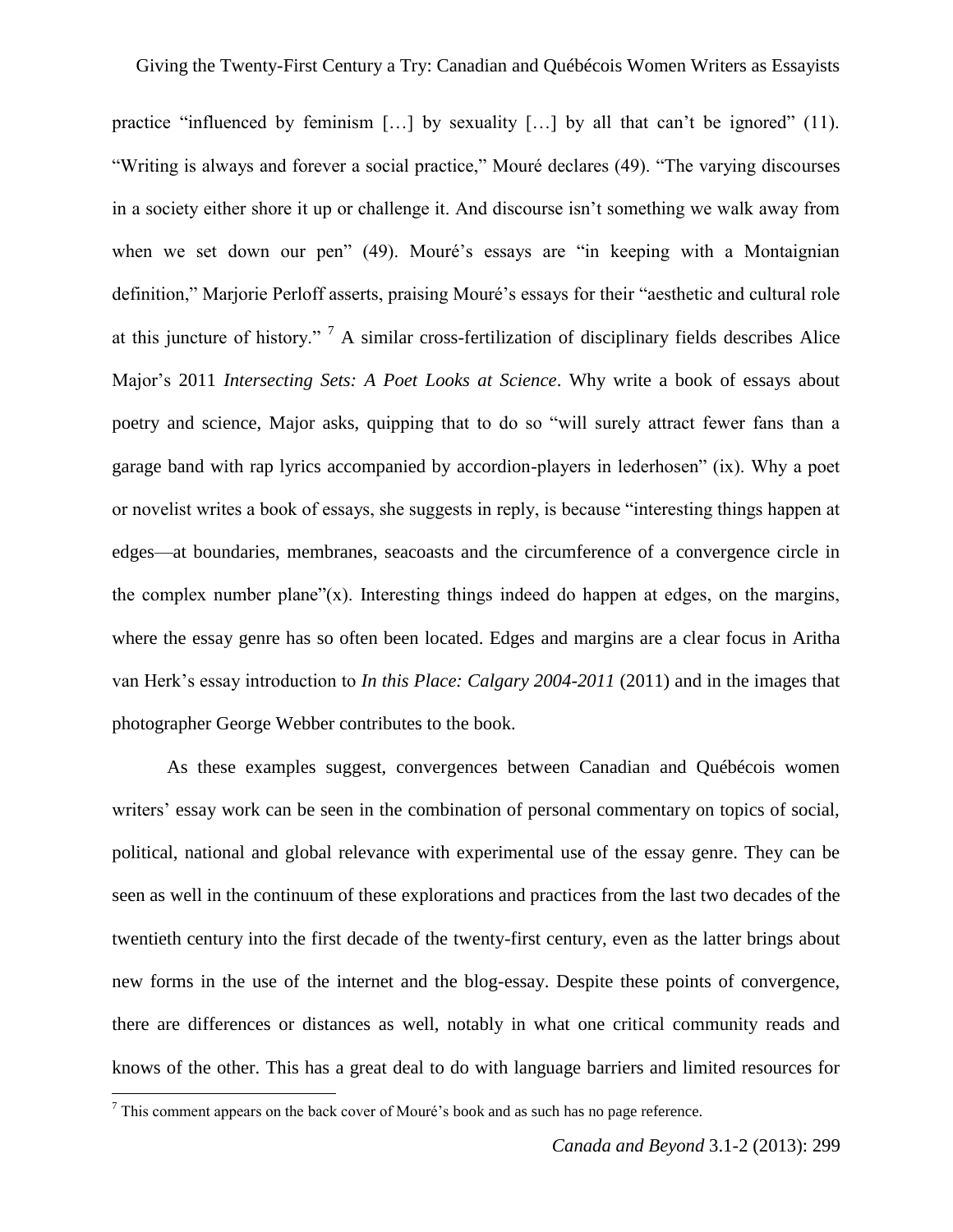translation. It has for consequence that a writer-essayist such as Régine Robin is simply not as well known or read in English-speaking Canada as her work warrants. Similarly, the intellectual contributions of such writers in English Canada as Aritha van Herk or Nourbese Philip could be better known inside Quebec. Happily, there are exceptions, such as *Fluid Arguments* (2005), essays by Nicole Brossard, thanks to the collective effort of a translation and editorial team of Anne-Marie Wheeler, Susan Rudy, Alice Parker, Susanne de Lotbiniere-Harwood, Patricia Claxton, Marlene Wildeman, and Nicole Brossard herself.

This essay has suggested that the Montaignian-style combination of the personal and the critical in Canadian and Québécois women writers' essay writing, but also the innovative, experimental use of the genre, constitute not only points of convergence in their otherwise differing French-English language practice of the form but that it results in unique, insightful and critical perspectives on a wide spectrum of issues in the world today. As essayists, Canadian and Québécois women writers have tackled a breath-taking range of topics, from cultural politics to social transformation, from economic inequality to environmental damage, from the rewards of reading to the role of writing. The essay affords Canadian and Québécois women novelists and poets a different venue for comment and expression, a space of innovation and resistance against traditional views, resistance that extends to the very form their essays take. Canadian and Québécois women essayists are highly innovative and experimental in their writing. They cross borders between genres, between private and public, between the personal and the political; they incorporate memoir and photographs, poetry and philosophy, and dare to step off the straightand-narrow of the traditional essay form. Indeed, a striking point of convergence between Canadian and Québécois women's essay writing is their innovative approach to the genre. The examples cited in this essay have hopefully served to put Canadian and Québécois women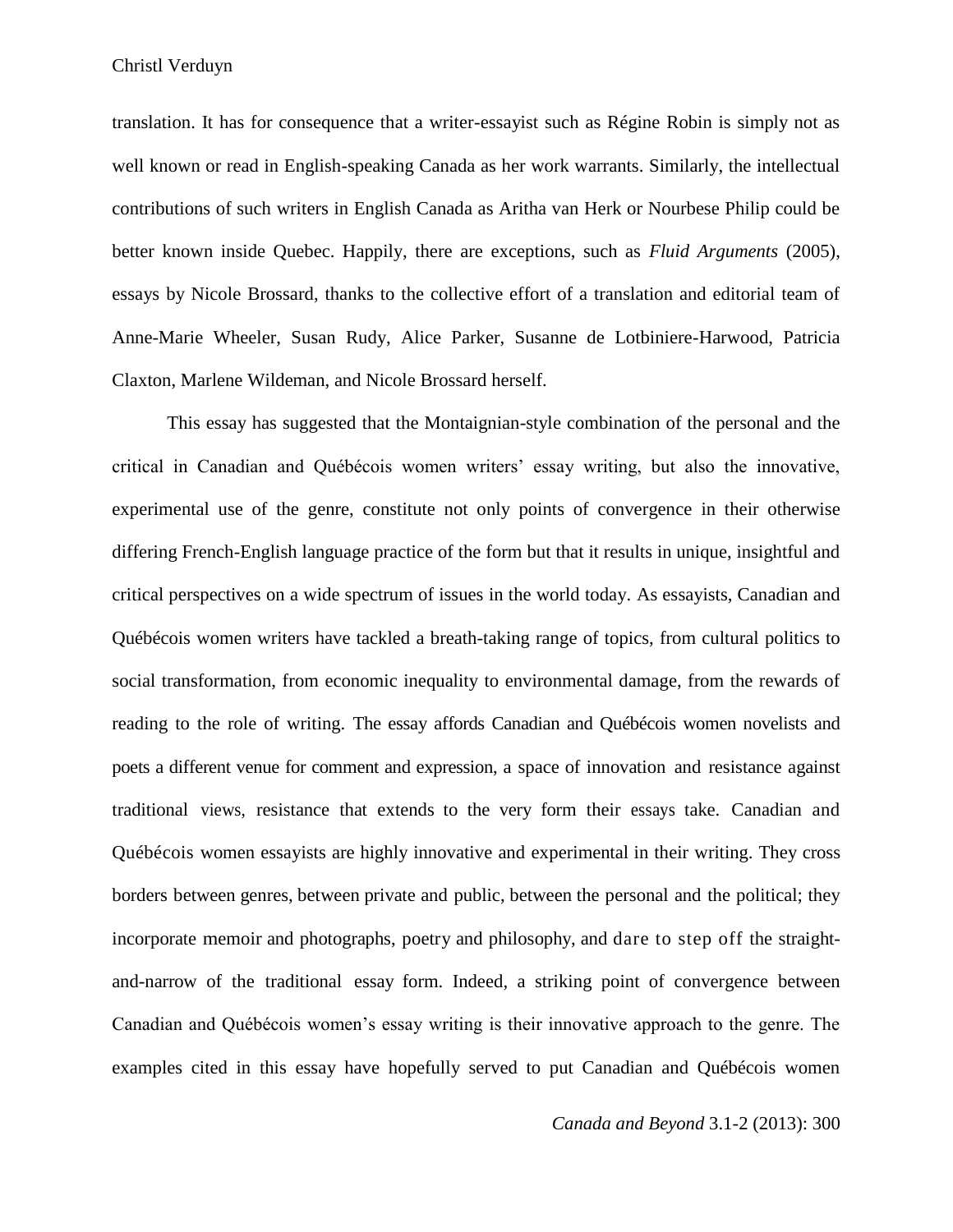Giving the Twenty-First Century a Try: Canadian and Québécois Women Writers as Essayists writers' essay publication in a new light as an important body of writing with a surprisingly long and vigorous history, a provocative and innovative present, and—all signs indicate—a critical future.

## WORKS CITED

- Atwood, Margaret. *Negotiating with the Dead: A Writer on Writing.* Cambridge: Cambridge UP, 2002. Print.
- ---. *Payback: Debt and the Shadow Side of Wealth*. Toronto: Anansi, 2008. Print.
- ---. *In Other Worlds: SF and the Human Imagination.* Toronto: Signal, 2011. Print.
- Bannerji, Himani. *The Writing on the Wall: Essays on Culture and Politics*. Toronto: TSAR, 1993. Print.
- Benoît, Claude. dir. *La violence au féminin.* Chatou (Fr): Les Éditions de la Transparence, 2011.
- Bersianik, Louky, et. al. *La théorie, un dimanche*. Montréal: Les Éditions du remue-ménage, 1988.
- Brossard, Nicole. *La lettre aérienne.* Montréal: Les Éditions du remue-ménage, 1985.
- ---. *Écrire: l'horizon du fragment.* Trois-Pistoles (PQ): Éditions Trois-Pistoles, 2004.
- Brouwer, Adair. "Much Obliged." *Quill & Quire* 74.9 (November 2008): 31. Print.
- Désy, Caroline et Véronique Fauvelle, Viviana Fridman, et Pascale Maltais, dir. *Une oeuvre indisciplinaire: mémoire, texte et identité chez Régine Robin.* Québec (PQ): Les Presses de l'Université Laval, 2007.

Gagnon, Madeleine. *Les femmes et la guerre*. Montréal: Éditions VLB, 2000.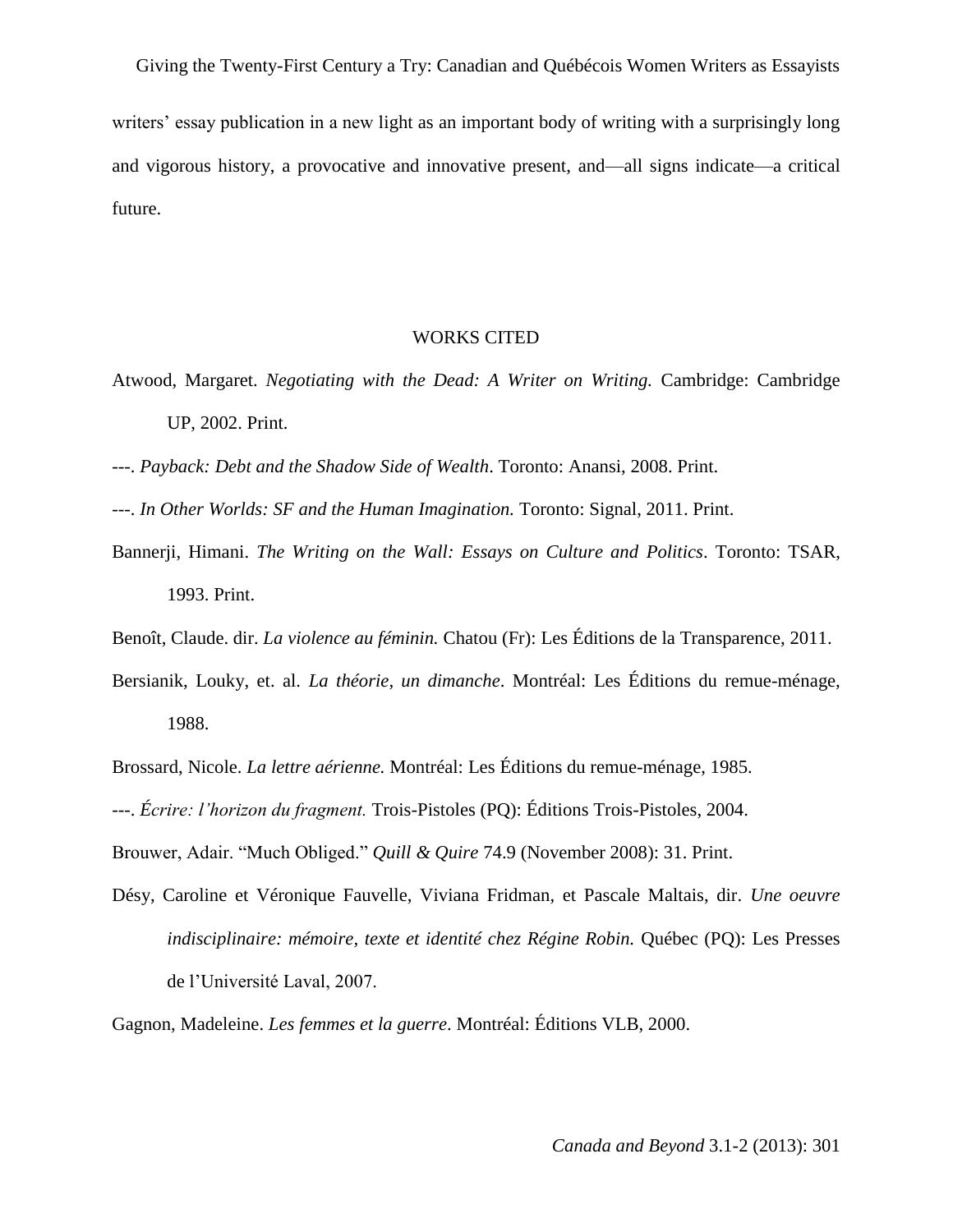Gauvin, Lise. *Les Littératures de langue francaise à l'heure de la mondialisation.* Montréal: Éditions Hurtubise, 2010.

Jacob, Suzanne. *Écrire Comment Pourquoi.* Trois-Pistoles (PQ): Éditions Trois-Pistoles, 2002.

LaRue, Monique. *De fil en aiguille: essais*. Montréal: Les Éditions du Boréal, 2007.

Maillet, Antonine. *Fais confiance à la mer, elle te portera: essai*. Montréal: Leméac, 2010.

Major, Alice. *Intersecting Sets: A Poet Looks at Science.* Edmonton: U of Alberta P, 2011. Print.

Mavrikakis, Catherine. *L'éternité en accéléré.* Montréal: Les Éditions Héliotrope, 2010.

Medley, Mark. "Afterword: Is the truth stranger than non-fiction?" *National Post.* 20 January 2011: AL3.

Monette, Madeleine, "La vigilance du roman: entretien avec Eva Pich," in Benoît 2011. 89-105.

- Moure, Erín. *My Beloved Wager: Essays from a Writing Practice.* Edmonton: NeWest Press, 2009. Print.
- Neuman, Shirley and Smaro Kamboureli, eds. *A Mazing Space: Writing Canadian Women Writing.* Edmonton: NeWest Press, 1986. Print.
- Ouellette-Michalska, Madeleine. *Autofiction et dévoilement de soi: essai*. Montréal: Les Éditions XYZ, 2007.
- ---. *Imaginaire sans frontières: les lieux de l'écriture, l'écriture des lieux.* Montréal: Les Éditions XYZ, 2010.
- Philip, NourBese M. *Frontiers: Essays and Writings on Racism and Culture*. Stratford, ON: The Mercury Press, 1992.
- Prickett, Sarah Nicole. "New Mags put the 'I' at the centre of writing." *Globe and Mail*, 27 August 2012: R1, 8.

Robin, Régine. *Berlin Chantiers: essai sur les passés fragiles.* Paris: Stock, 2001.